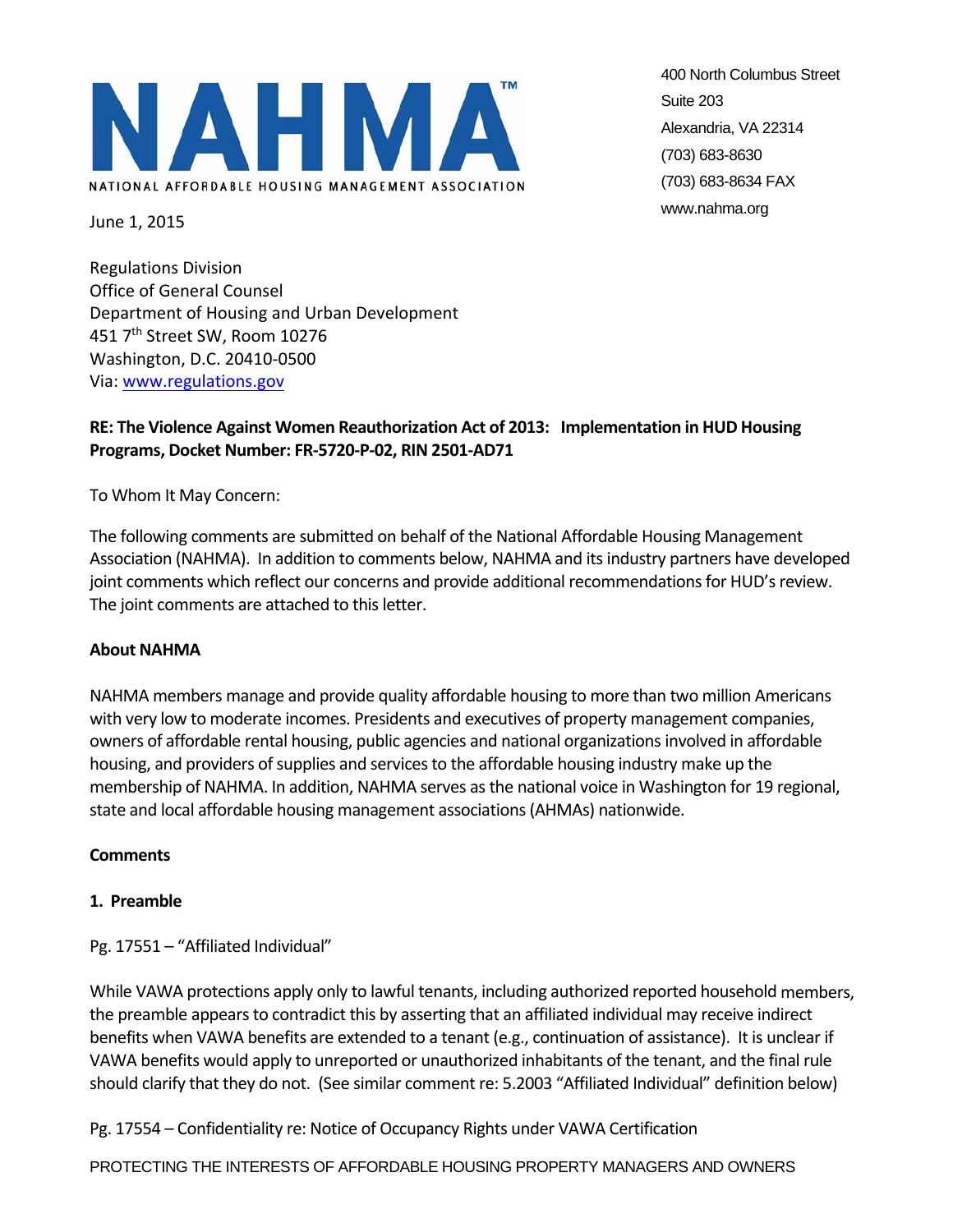The prohibition against entering "any" information submitted by the tenant to the covered housing provider into a shared database raises practical operating concerns. While maintaining the confidentiality of the victim is extremely important, covered providers must be able to demonstrate compliance with occupancy requirements, including documenting requestsfor unit transfers, for example. Many providers make use of software programs to manage tenant information. Presumably a simple notation of "VAWA" entered into a database field to denote the reason for a unit transfer request would not violate the victim's confidentiality, and such documentation should be re‐considered by HUD.

# Pg. 17556‐57 – Emergency Transfer Plan

"Strict" confidentiality – while confidentiality regarding a VAWA victim's circumstancesis of the utmost importance, it is unclear why HUD is proposing to elevate confidentiality of VAWA information above that of EIV, which is arguably of equal importance. Thisis a potential minefield of liability for covered providers who may make an unintentional error.

Column three contains many unfounded assumptions about whether persons seeking emergency transfers have already been determined to be victims of domestic violence and thus qualify for such transfers.

Moving costs should also be considered to be permissible program expenses, and covered providers should not have to shoulder these costs.

Buried in the preamble (at pg. 17564) is a cursory discussion of the Impact on Small Entities, and a passing acknowledgement that small providers may be unable to carry out emergency transfer plans or bifurcation of leases. This concept should be highlighted in the preamble of the appropriate section and also covered in the regulations.

Pg. 17562 – Paperwork Reduction Act

HUD's estimates of burden hours should take into account the impact on the housing providers who must take various steps following receipt of these forms.

# Pg. 17564 – Impact on Small Entities

See comments above re: Emergency Transfer Plan. Furthermore, if HUD refusesto translate the required certification forms, the cost of providing translations would fall disproportionately on small entities, a potential violation of the Regulatory Flexibility Act.

### **2. Proposed Regulations**

# 5.2001 Applicability

5.2001(b)(2) – while we appreciate HUD's acknowledgement that the program-specific regulations take precedence in the event of a conflict, HUD should specify more clearly and specifically how covered housing providers are supposed to balance the interests of applicants(e.g., waitlist) and current tenants who may need the protections of VAWA.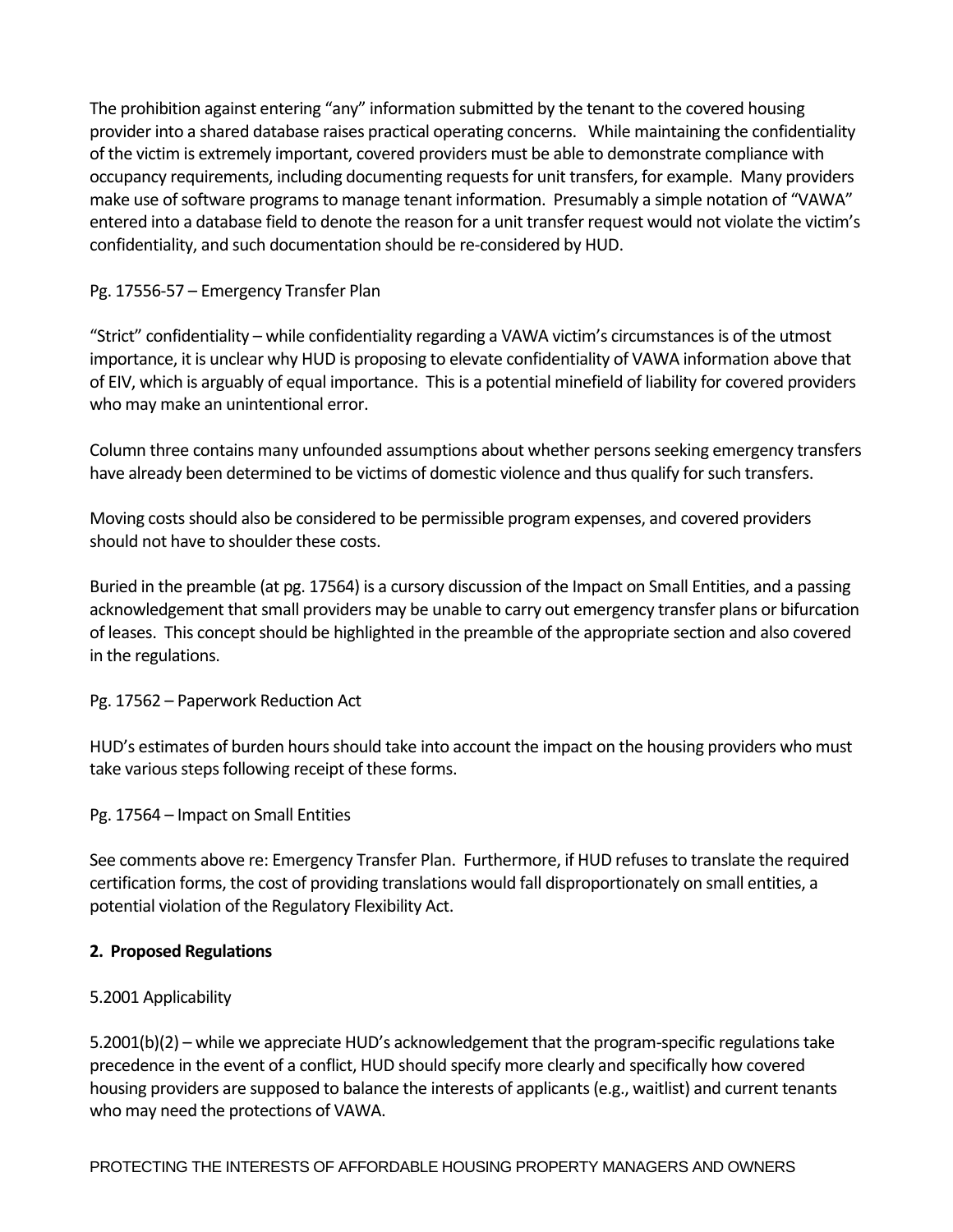### 5.2003 Definitions

"Affiliated Individual" (2) – the word "lawful" should be changed to an adverb and moved between the words "occupant" and "living" in order to clarify that only lawful individuals, tenants or occupants of the affected individual are considered to be affiliated individuals. The revised clause would read as follows: "(2) Any individual, tenant or occupant lawfully living in the household of that individual".

"Covered housing provider" – should include a clarification thatsmall providers may be exempt from certain requirements due to infeasibility, or at the very least acknowledge that there are limitations based on the size of the covered provider.

## 5.2005 VAWA Protections

5.2005(a) (3) – In order to ensure consistent translations and to minimize the financial burden on small providers, HUD should translate all VAWA required notices and certification formsinto certain target languages. This would be consistent with HUD's efforts to translate critical multifamily leasing documents for the benefit of the applicant and tenant populations. http://www.hud.gov/offices/fheo/lep.xml

5.2005(e) (3) Emergency Transfer Plan – HUD should clarify how VAWA emergency transfer plansimpact covered housing providers' waiting lists.

5.2007 Documenting the occurrence of domestic violence, dating violence, sexual assault, or stalking

 $5.2007(a)(1)$  – Requests for emergency transfer should require some sort of documentation of the occurrence of domestic violence, dating violence, sexual assault, or stalking to prevent persons from possibly gaming the system to obtain a benefit they would otherwise not be entitled too. At a minimum, such documentation should be submitted as soon as possible after the emergency transfer request is made.

5.2007(c)(2) – The prohibition of entering confidential information into any shared database of the housing provider does not take into account the practical needs of operating such housing. At a minimum, covered providersshould at least be able to enter a notation into a shared database that a transfer request was necessitated by VAWA.

5.2009 Remedies available to victims of domestic violence, dating violence, sexual assault, or stalking

5.2009(c) The costs of unit transfer should be an acceptable covered program expense and should not have to be borne by the covered housing provider

### **3. Appendices**

Appendix A – Notice of Housing Rights under the VAWA

Removing the Abuser from the Household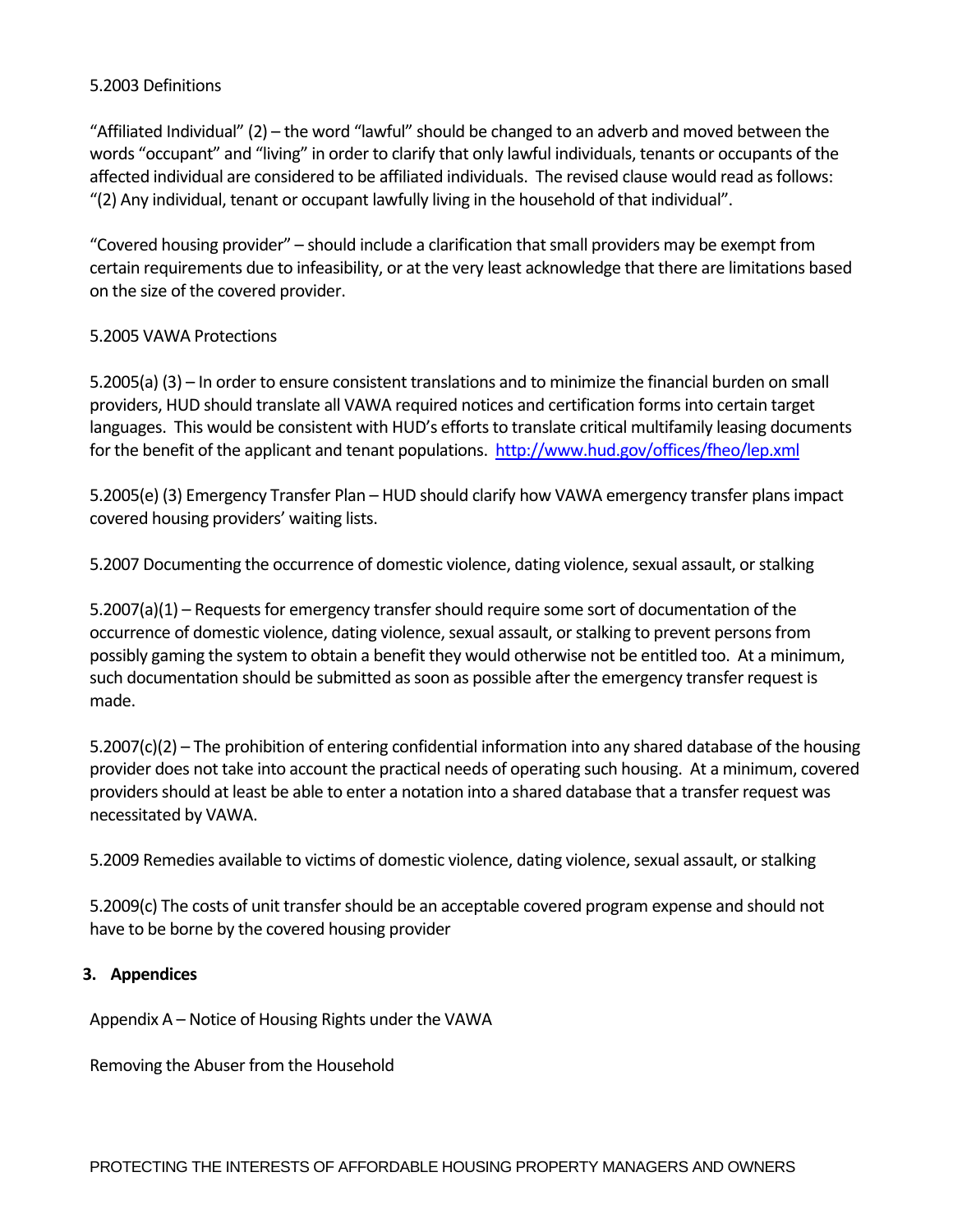The second sentence makes reference to an unspecified "period of time" during which the other household members may remain in the unit and establish eligibility. This should be revised to match the regulations.

## Confidentiality

The prohibition against entering information into any shared database does not take into consideration the practical implications of operating the property. At a minimum, covered providers should be permitted to include a notation in such a database if the reason for a transfer request is based on VAWA.

Appendix B – Model Emergency Transfer Plan for Victims of Domestic Violence

The third sentence should clarify that the size of the housing provider may affect the ability of the housing provider to execute emergency transfer requests. Additionally, requestsfor emergency transfersshould include documentation of the incident triggering the request within a reasonable time after the request is submitted to the housing provider.

Appendix C – Certification of Domestic Violence, Dating Violence, Sexual Assault, or Stalking and Alternative Documentation

The signature block should also include the warning that the signatory is making such statements under penalty of perjury.

Thank you for the opportunity to comment. Please contact Larry Keys at Ikeys@nahma.org or Scott McMillen at scott.mcmillen@nahma.org with any questions.

Sincerely,

Lis Cole

Kris Cook, CAE Executive Director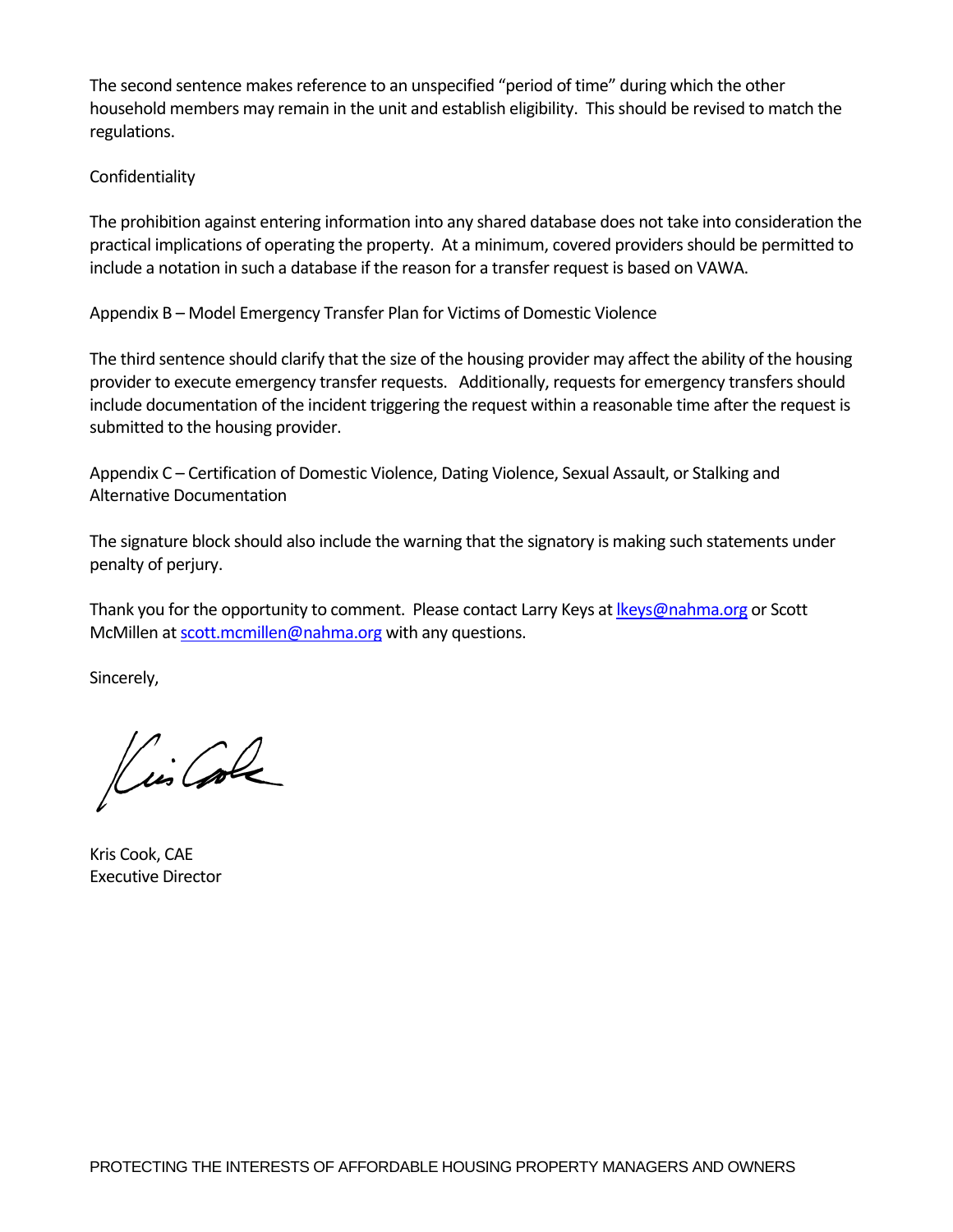June 1, 2015

Regulations Division Office of General Counsel Department of Housing and Urban Development 451 7<sup>th</sup> Street, SW, Room 10276 Washington, D.C. 20410-0500 Via: [www.regulations.gov](http://www.regulations.gov/)

# **RE: The Violence Against Women Reauthorization Act of 2013: Implementation in HUD Housing Programs, Docket Number: FR-5720-P-02, RIN 2501-AD71**

To Whom It May Concern:

The undersigned organizations represent a diverse group of housing providers, including private property owners and managers and public housing authorities (PHAs), who are directly affected by the implementation of the Violence Against Women Reauthorization Act of 2013. Our industry is committed to providing high quality, affordable and safe homes. We believe that preserving housing for victims of domestic violence, dating violence, sexual assault and stalking ("domestic violence") is critically important. Therefore, we strongly support the goals of the Violence Against Women Act (VAWA or "the Act") and appreciate the opportunity to comment on HUD's prospective guidance and regulations.

Our organizations actively participated in the legislative development of VAWA, the regulatory implementation of the 2005 Act and the reauthorization in 2013. Throughout the process we have worked to ensure that the Act provided important protections for victims of domestic violence, while balancing the needs of victims, their communities and housing providers alike. As such, we have several recommendations to aide in HUD's implementation efforts moving forward.

### **Notice of Occupancy Rights** (Section 5.2005)

There was significant discussion concerning the notice requirements during the legislative process. We agree that Congress did not require HUD to provide a "model" notice, but it clearly says that HUD should "develop a notice of the rights of individuals under this section, including the right to confidentiality and the limits thereof." However, the specific times that such notice should be provided are outlined in the statute: (A) "at the time the applicant is denied residency in a dwelling unit assisted under the covered housing program; (B) at the time the individual is admitted to a dwelling unit assisted under the covered housing program; (C) with any notification of eviction or notification of termination of assistance; and (D) in multiple languages consistent with guidance issued by the Secretary of Housing and Urban Development in accordance with Executive Order 13166 (42 U.S.C.2000(d)-1note; relating to access to services for persons with limited English proficiency)."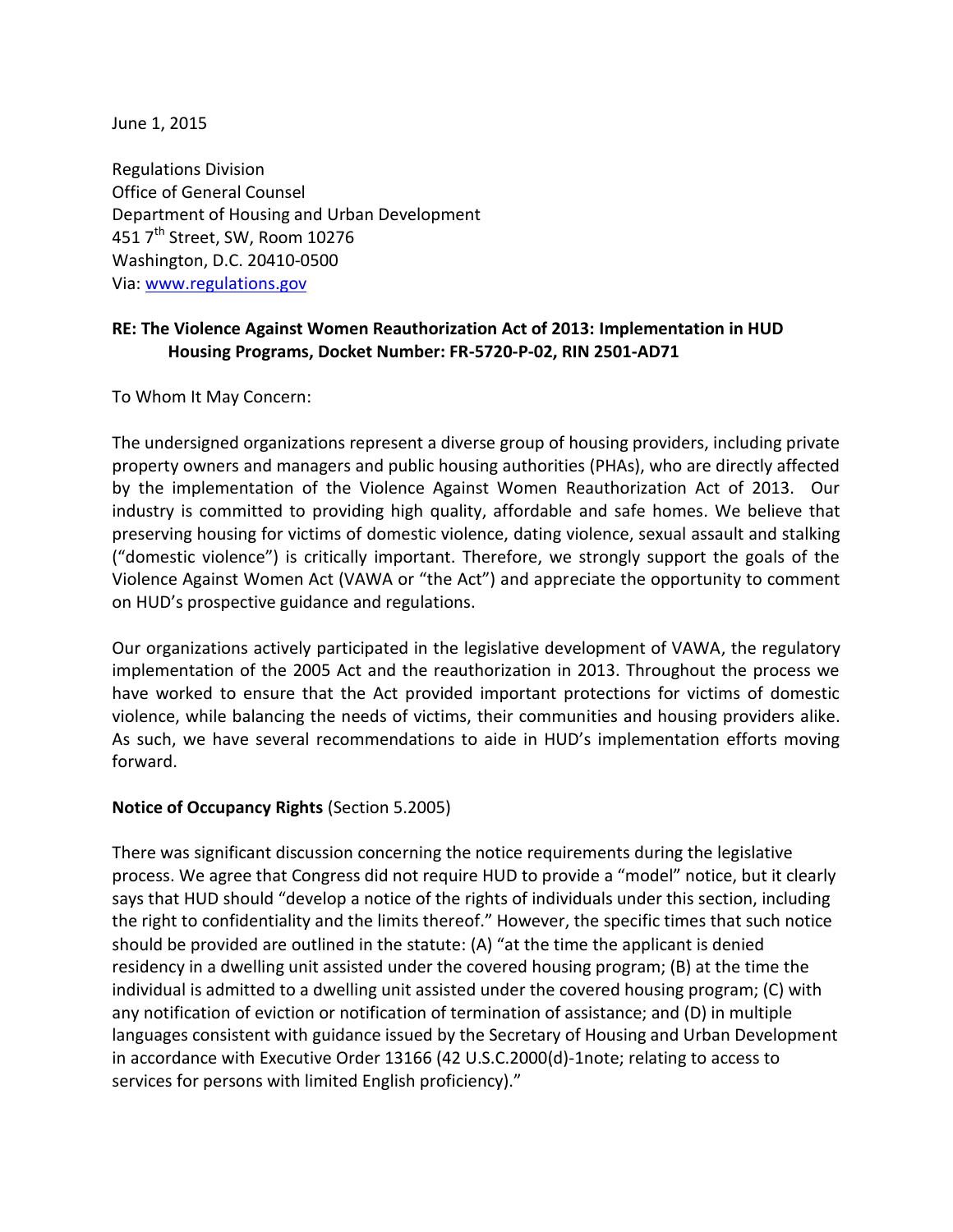Firstly, we believe the intent of the law is for HUD to develop such notice and not to delegate the responsibility to housing providers. However, the form of the notice is not prescribed. During the debate on S. 1925, the reauthorization of VAWA in the Senate Judiciary Committee in 2012, the report for S. 1925  $(112^{th}$  Congress, 2d Session, Calendar No. 312, Report 112-153, page 13) says that, "It is the Committee's intent that to the extent practicable, notification be incorporated into existing standard notification documents that are provided to tenants, such as the Tenants' Rights and Responsibilities brochure." Not only do we support this concept, but we also believe that HUD should prioritize the translation of these notice materials to satisfy limited English proficiency requirements. For example, the Tenants' Rights and Responsibility brochure, which is provided to applicants in the project based Section 8 program, could be modified to include rights under VAWA, translated as is done currently by HUD, and disseminated by housing owner/agents to new residents. HUD could similarly adapt notification language for the voucher program in existing documents to avoid undue administrative burdens or, as appropriate, amend the voucher tenancy addendum. Again, we do not believe the statute envisioned the customization of the notice by individual providers, but we suggest that HUD develop such notices in as plain of language as practicable.

As mentioned above, the timing of access to such notice is included in the statute. In the proposed rule, HUD reports that it is considering requiring the notifications to be provided to all residents. If Congress intended for housing providers to immediately disseminate such a notice to all existing residents, the statute would require such action. It does not. As a result, it is important that HUD recognize the administrative burdens imposed by such an expanded requirement. The owner/agent or PHA should be initially required to provide the notice only at the times prescribed in the statute. Existing tenants would be informed of such rights at time of recertification. Further, HUD could post rights under VAWA on its website for current residents or other interested parties to access at any time during their tenancies. We urge HUD to consider permitting the dissemination of such materials via electronic media.

### Eviction and Termination

Finally, the notice also reviews eviction and termination procedures. The language states that "Although not required by VAWA, HUD retains paragraph (d) (3) of existing section 5.2005 (Section 5.2005 (d) (4) in the proposed rule) that encourages a covered housing provider to evict or terminate assistance as provided in Section 5.2005 (d) only when there are no other actions that could be taken to reduce or eliminate the threat of domestic violence." This paragraph provides that any eviction or termination of assistance, as provided in the regulations, should be utilized by a covered housing provider only when there are no other actions that could be taken to reduce or eliminate the threat. That includes, but is not limited to, transferring the victim to a different unit, barring the perpetrator from the property, contacting law enforcement to increase police presence, developing other plans to keep the property safe, or seeking other legal remedies to prevent the perpetrator from acting on a threat. In the preamble, HUD uses the word "encourage" with regard to this provision. Clearly understanding the ability of housing providers to avoid eviction or termination will vary widely dependent upon factors that are generally out of the control of the provider. HUD inserted this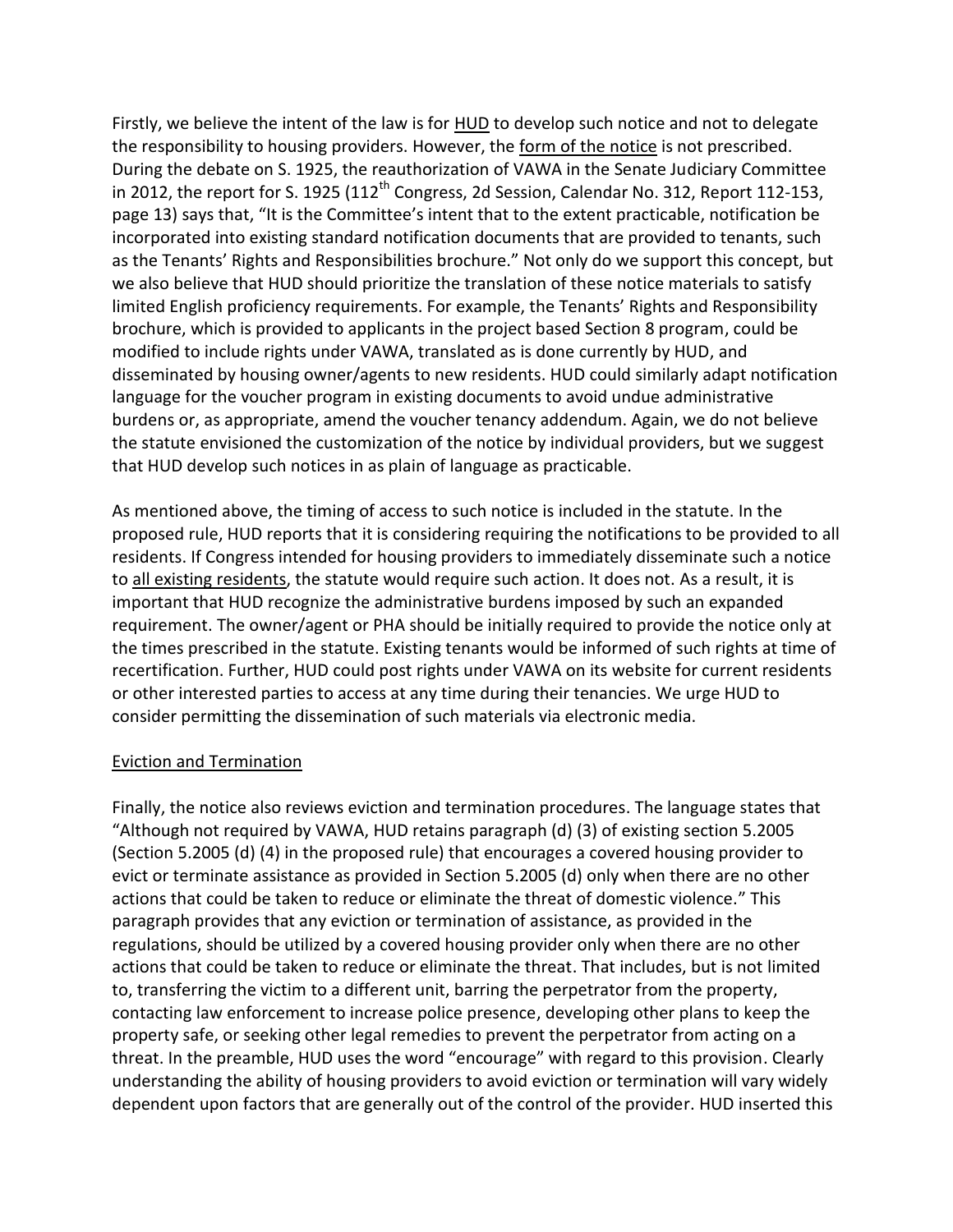language during a prior rulemaking, it is subjective, it is not in the statue, and therefore it should be stricken.

## **Request for Emergency Transfer** (Section 5.2005(e))

We support the ability for victims living in federally subsidized housing to request transfer to units for their protection when the victim believes there is a threat of imminent harm. Unfortunately, the reality is that subsidized housing is scarce and the need is tremendous. Most subsidized properties have few vacancies and the housing voucher programs have long waiting lists. There will be situations where, despite the victim's request for an emergency transfer, there will be no safe or available subsidized unit to move them to. We strongly urge HUD to encourage the appropriators to increase funding for tenant protection vouchers for this purpose and/or to encourage a separate set-aside of vouchers for victims of domestic violence.

The law requires that "each appropriate agency shall adopt a model emergency transfer plan for use by public housing agencies and owners and managers of housing assisted under covered housing programs." As previously mentioned, during the debate on S. 1925, the reauthorization of VAWA in the Senate Judiciary Committee in 2012, the report for S. 1925 (112<sup>th</sup> Congress, 2d Session, Calendar No. 312, Report 112-153, page 14) expresses concerns regarding emergency transfers by saying, "It is the Committee's intent that these policies should be tailored to the various types of housing programs covered by the bill, recognizing that housing agencies, owners and managers have varying abilities to transfer occupants based on the volume and availability of dwelling units under their control or management. The emergency transfer plans should provide guidance for use in situations where it is not feasible for an individual public housing agency, owner or manager to effectuate a transfer." We believe that HUD should provide separate model emergency plans for public housing, the voucher program, projectbased rental assistance, etc., in recognition of the various laws and regulations applicable to different housing programs. The model plans can be incorporated into the operating documents of the relevant housing providers. However, the law does not require housing providers to adopt the agencies' plans, as a result, it may be that the provider will write (or will have written) their own plans to accomplish the victim protections outlined in the statute.

We believe HUD model plans should include the required criteria for requesting an emergency transfer to an "available and safe unit." We support that the term "available and safe unit" as it reflects the limits of the housing provider's responsibility and ability to transfer a victim of domestic violence. The word "available" refers to a subsidized unit under the same program and under the control of the provider. The victim will need to make the determination if the unit is "safe" considering the proximity to the perpetrator or other factors known to the victim. Of course, any unit receiving subsidy is subject to HUD's prevailing physical inspection standards.

The plan could include a checklist for the required documentation the victim must provide to support the need for such transfer. As part of the emergency transfer request, we believe the housing providers should have the ability to request police reports, or other third party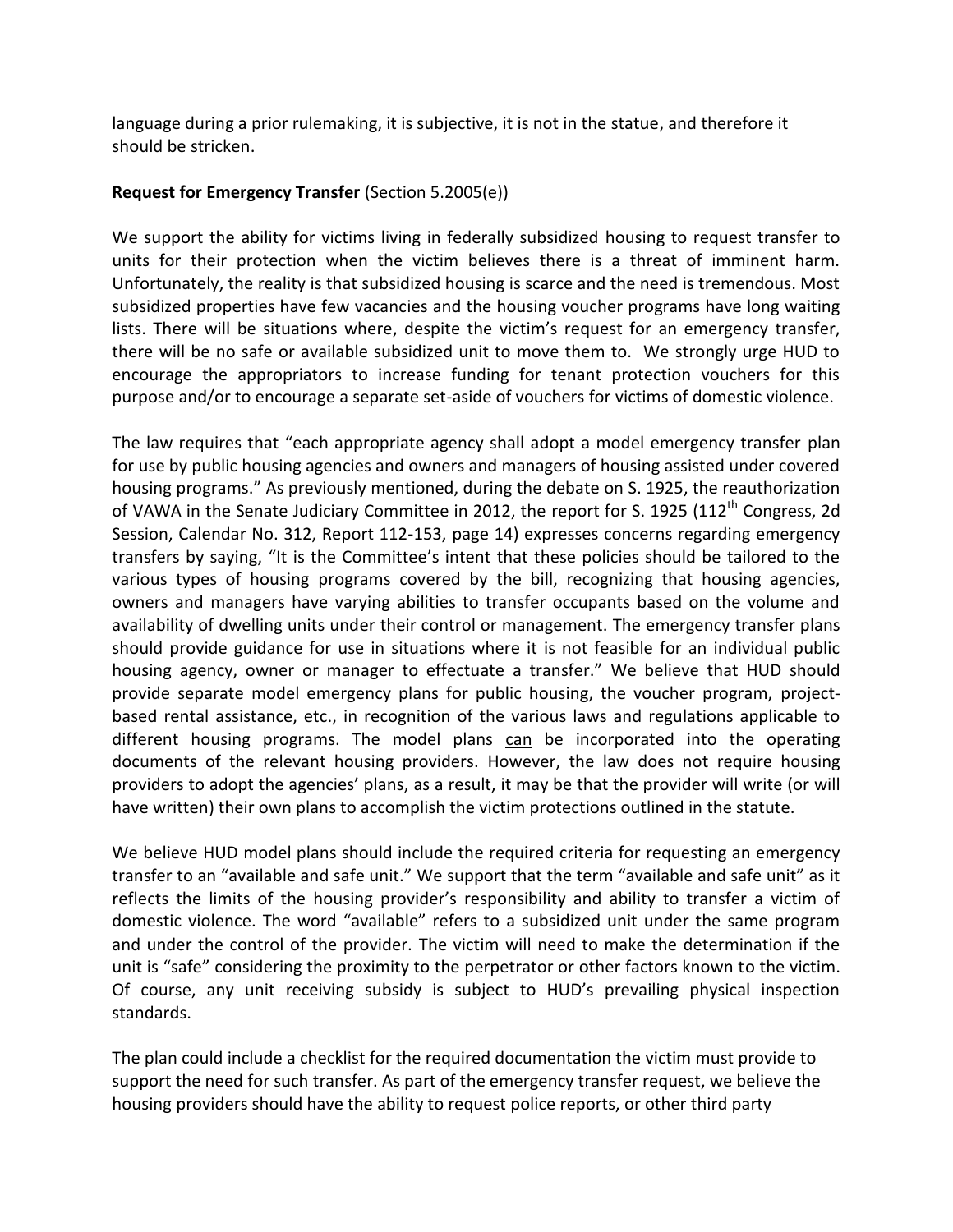documentation (victim service provider, attorney or other professionals assisting the victim), as permitted under Section 5.2007. We do not believe that the provision of documentation after the emergency transfer occurs is necessary.

In the proposed rule, HUD recognizes the differing characteristics, roles and capabilities of various housing providers and property types. Private property owners and managers (like those participating in the project-based rental assistance programs and the voucher programs) are not in a position to transfer residents to another property owned by a different ownership entity or assist individuals in making alternative housing choices under other subsidy programs.

The emergency transfer plans should provide guidance for use in situations where it is not feasible for an individual PHA, owner or manager to effectuate a transfer. For example, HUD should consider providing a HUD resource person in each HUB or program center that an owner or manager can direct a tenant to for alternate housing options. HUD personnel is in the best position to discuss housing solutions including: 1) assisted housing properties with local preferences for victims of domestic violence; 2) referral to the local PHA for application to public housing or the voucher program; and 3) access to and use of Tenant Protection Vouchers under Section 8(o) of the United States Housing Act of 1937. Similarly, HUD should address the implementation of emergency transfers as they relate to other competing tenant selection/relocation preferences such as disability, homelessness, etc.

## Cost of Transfers

HUD requested comment on the costs of transferring residents. The costs associated with an emergency transfer would include those of a typical turnover of any unit in an apartment community. They can vary depending upon the condition of the unit, tenure of the resident and other factors. These activities are conducted at every turn of an apartment home, are part of the cost of doing business, and are traditionally incurred by the owner.

An additional cost incurred at turnover is repairing any damage to the unit. These expenses also vary widely and are typically deducted from the resident's security deposit. Our position is that this would not change in the case of an emergency transfer and that the resident should remain responsible for unpaid rent or any damage to the unit from which they are leaving.

Typically, when a lease is broken there are financial penalties imposed on the departing resident. The exact amount of those penalties will vary depending upon the rent for the unit, preferences of individual owners, and state or local laws. In the case of an emergency transfer, these penalties could be waived by the owner based upon a confirmed instance of domestic violence, stalking or sexual assault.

**Request for Documentation** (Section 5.2007)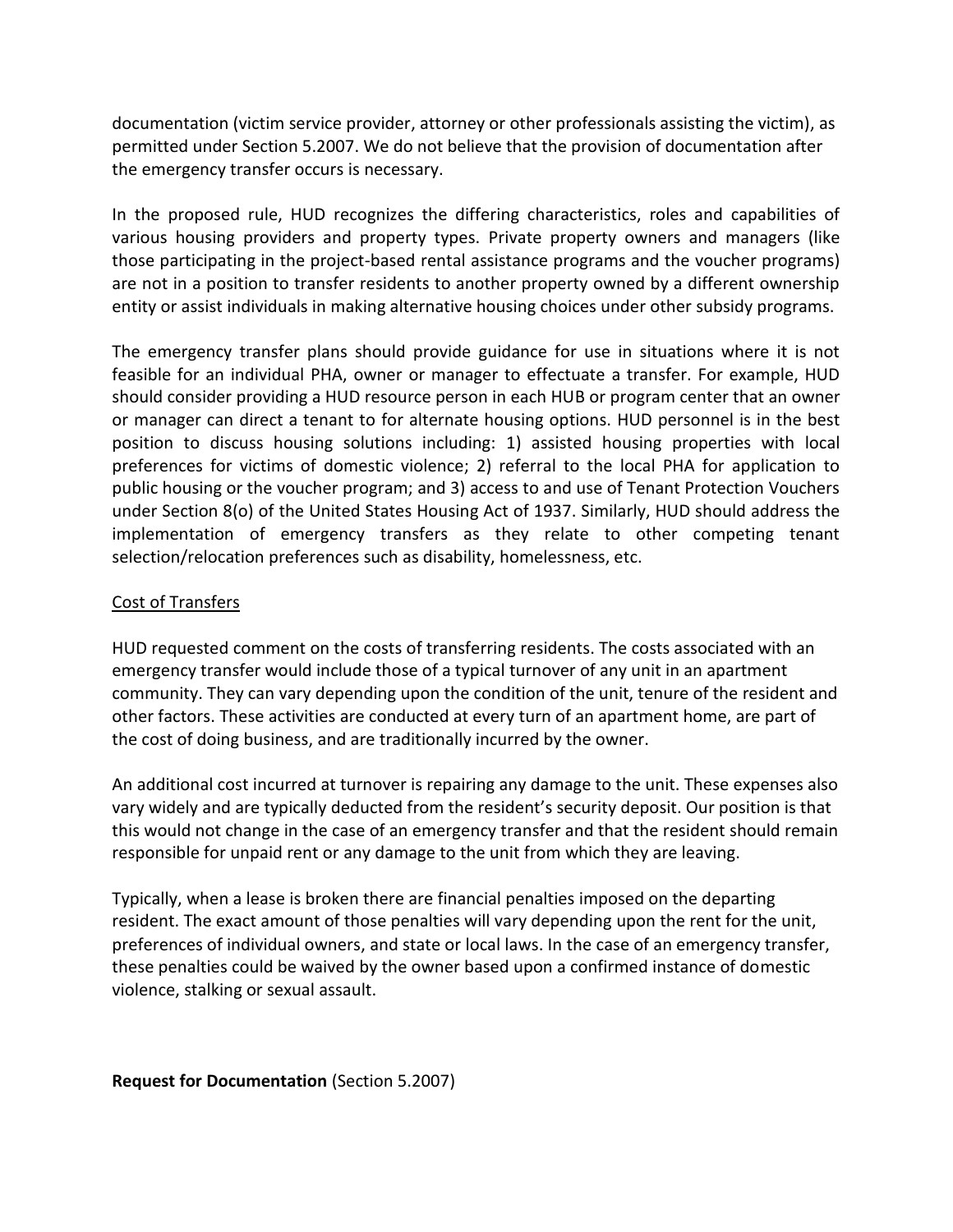VAWA 2005 established a certification process designed to provide housing providers with third-party verification of incidents of domestic violence to ensure that only bona fide victims of domestic violence receive benefits under the Act. However, when HUD implemented this provision, they interpreted the language to permit self-certifications, but allowed housing providers to request additional information to document the claim of domestic violence in some cases. VAWA 2013 specifically allows housing providers to require third-party certification where there is conflicting information about an incident of domestic violence. We expect HUD's implementing guidance and forms to reflect the ability for housing providers to require thirdparty certification when there is not clear evidence that domestic violence occurred, or if there is a question about who is a victim and who the perpetrator is. Appendix C allows victims to self-certify, which was not the original intent of the law. We request that HUD revisit this issue.

# **Timeframe for Submitting Documentation** (Section 5.2007(a)(2)(ii) and (b)(2))

The industry is supportive of the criteria outlined in this section regarding the 14-business-day time period for submitting documentation requested by the covered housing provider. If more time is requested by the victim to obtain third party documentation, such extensions should be at the discretion of the housing provider.

## **Remedies Available to Victims** (Section 5.2009)

In a situation where the lease is bifurcated, there is a possibility that lawful occupants of the unit may need to establish eligibility for the program. We believe that 60-90 days is a reasonable timeframe, but suggest that determining eligibility should take less than 30 days and the remaining timeframe could be utilized for the remaining residents to locate other housing should they be deemed ineligible for subsidies.

HUD should be clear that remaining tenants are responsible for rent payments and meeting other lease obligations during this period, or HUD should commit to continuing assistance to the unit for the duration of the time period when permitted under program rules.

Thank you for the opportunity to comment. Please contact Denise B. Muha at the National Leased Housing Association at [dmuha@hudnlha.com,](mailto:dmuha@hudnlha.com) or Paula Cino at the National Multifamily Housing Council at **pcino@nmhc.org**, with any questions.

Sincerely,

Council for Affordable and Rural Housing Institute of Real Estate Management LeadingAge National Affordable Housing Management Association National Apartment Association National Association of Housing Cooperatives National Association of Home Builders